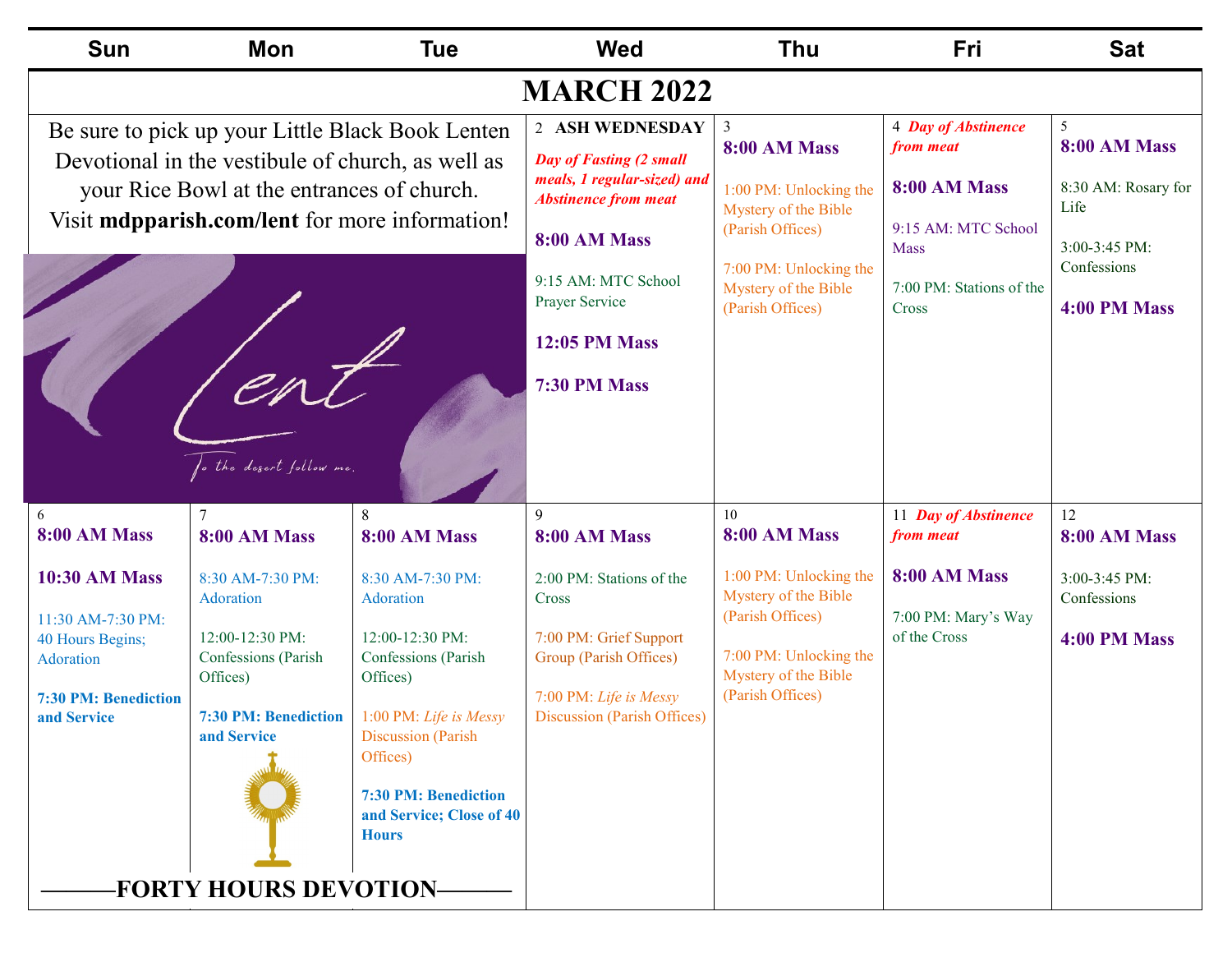| <b>Sun</b>                                             | <b>Mon</b>                                     | <b>Tue</b>                                               | <b>Wed</b>                                                  | Thu                                                                | Fri                                                         | <b>Sat</b>                                               |  |
|--------------------------------------------------------|------------------------------------------------|----------------------------------------------------------|-------------------------------------------------------------|--------------------------------------------------------------------|-------------------------------------------------------------|----------------------------------------------------------|--|
| <b>MARCH to APRIL 2022</b>                             |                                                |                                                          |                                                             |                                                                    |                                                             |                                                          |  |
| 8:00 AM Mass<br>13                                     | 14 8:00 AM Mass                                | 15 8:00 AM Mass                                          | 16 8:00 AM Mass                                             | 17 8:00 AM Mass                                                    | 18 Day of Abstinence<br>from meat                           | 19 8:00 AM Mass                                          |  |
| <b>10:30 AM Mass</b><br>1:00-4:00 PM: Adoration        | 7:30 PM: Charismatic<br>Prayer Group (Virtual) | 8:30 AM-7:00 PM:<br>Adoration                            | 2:00 PM: Stations of<br>the Cross                           | 11:00 AM-9:00 PM:<br>Helping Hands Dine &<br>Donate at Anthony's   | 8:00 AM Mass                                                | 3:00-3:45 PM:<br>Confessions                             |  |
| 4:00 PM: Vespers and<br><b>Benediction</b>             |                                                | 1:00 PM: Life is Messy<br>Discussion (Parish<br>Offices) | 7:00 PM: Life is Messy<br>Discussion (Parish<br>Offices)    | 1:00 PM: Unlocking the<br>Mystery of the Bible<br>(Parish Offices) | 7:00 PM: Stations of<br>the Cross (Led by<br>PREP students) | 4:00 PM Mass                                             |  |
|                                                        |                                                | 7:00 PM: Benediction                                     | 7:30 PM: 33 Days to<br>Merciful Love<br>Consecration (Zoom) | 7:00 PM: Unlocking the<br>Mystery of the Bible<br>(Parish Offices) |                                                             |                                                          |  |
| 20 8:00 AM Mass                                        | 21 8:00 AM Mass                                | 22 8:00 AM Mass                                          | 23 8:00 AM Mass                                             | 24 8:00 AM Mass                                                    | 25 Day of Abstinence<br>from meat                           | 26 8:00 AM Mass                                          |  |
| <b>10:30 AM Mass</b><br>1:00-4:00 PM: Adoration        | 7:30 PM: Charismatic<br>Prayer Group (Virtual) | 8:30 AM-7:00 PM:<br>Adoration                            | 2:00 PM: Stations of<br>the Cross                           | 1:00 PM: Unlocking the<br>Mystery of the Bible<br>(Parish Offices) | 8:00 AM Mass                                                | 3:00-3:45 PM:<br>Confessions                             |  |
| 4:00 PM: Vespers and<br><b>Benediction</b>             |                                                | 1:00 PM: Life is Messy<br>Discussion (Parish<br>Offices) | 7:00 PM: Life is Messy<br>Discussion (Parish<br>Offices)    | 7:00 PM: Unlocking the<br>Mystery of the Bible<br>(Parish Offices) | 7:00 PM: Stations of<br>the Cross                           | 4:00 PM Mass                                             |  |
|                                                        |                                                | 7:00 PM: Benediction                                     | 7:30 PM: 33 Days to<br>Merciful Love<br>Consecration (Zoom) |                                                                    |                                                             |                                                          |  |
| 27 8:00 AM Mass                                        | 28 8:00 AM Mass                                | 29 8:00 AM Mass                                          | 30 8:00 AM Mass                                             | 31 8:00 AM Mass                                                    | 1 Day of Abstinence<br>from meat                            | 2 8:00 AM Mass                                           |  |
| <b>10:30 AM Mass</b><br>11:30 AM-4:00 PM:<br>Adoration | 7:30 PM: Charismatic<br>Prayer Group (Virtual) | 8:30 AM-7:00 PM:<br>Adoration<br>7:00 PM: Benediction    | 2:00 PM: Stations of<br>the Cross<br>7:30 PM: 33 Days to    | 1:00 PM: Unlocking the<br>Mystery of the Bible<br>(Parish Offices) | <b>8:00 AM Mass</b><br>7:00 PM: Stations of<br>the Cross    | 8:30 AM: Rosary for Life<br>3:00-3:45 PM:<br>Confessions |  |
| 4:00 PM: Vespers and<br><b>Benediction</b>             |                                                |                                                          | Merciful Love<br>Consecration (Zoom)                        | 7:00 PM: Unlocking the<br>Mystery of the Bible<br>(Parish Offices) |                                                             | 4:00 PM Mass<br>7:00 PM: KNight at the                   |  |
| 6:30 PM: IGNITE<br>Penance Service                     |                                                |                                                          |                                                             |                                                                    |                                                             | Races (Parish Center)                                    |  |